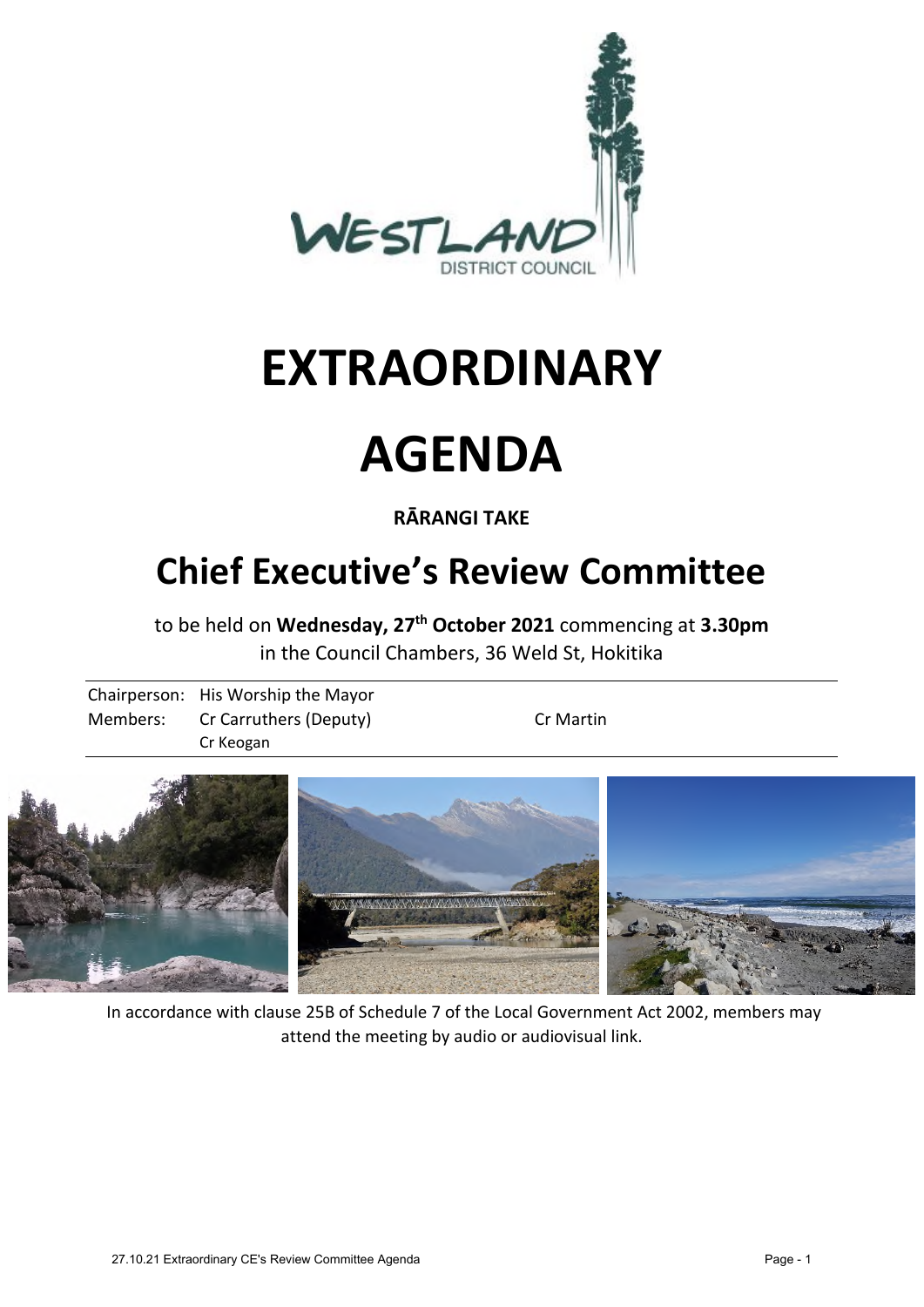# **Council Vision:**

*We work with the people of Westland to grow and protect our communities, our economy and our unique natural environment.* 

# **Purpose:**

The Council is required to give effect to the purpose of local government as prescribed by section 10 of the Local Government Act 2002. That purpose is:

- (a) To enable democratic local decision-making and action by, and on behalf of, communities; and
- (b) To promote the social, economic, environmental, and cultural well-being of communities in the present and for the future.

#### **1. NGĀ WHAKAPAAHA APOLOGIES**

#### **2. WHAKAPUAKITANGA WHAIPĀNGA DECLARATIONS OF INTEREST**

Members need to stand aside from decision-making when a conflict arises between their role as a Member of the Council and any private or other external interest they might have. This note is provided as a reminder to Members to review the matters on the agenda and assess and identify where they may have a pecuniary or other conflict of interest, or where there may be a perception of a conflict of interest.

If a member feels they do have a conflict of interest, they should publicly declare that at the start of the meeting or of the relevant item of business and refrain from participating in the discussion or voting on that item. If a member thinks they may have a conflict of interest, they can seek advice from the Chief Executive or the Group Manager: Corporate Services (preferably before the meeting). It is noted that while members can seek advice the final decision as to whether a conflict exists rests with the member.

### **3. NGĀ MENETI O TE HUI KAUNIHERA MINUTES OF MEETINGS**

Minutes circulated separately via Microsoft Teams.

Meeting Minutes to be confirmed:

- Extraordinary Chief Executive's Review Committee Minutes 18 February 2021
- Extraordinary Chief Executive's Review Committee Minutes 16 March 2021
- Extraordinary Chief Executive's Review Committee Minutes 29 April 2021

### **4. KA MATATAPU TE WHAKATAUNGA I TE TŪMATANUI RESOLUTION TO GO INTO PUBLIC EXCLUDED**

(to consider and adopt confidential items)